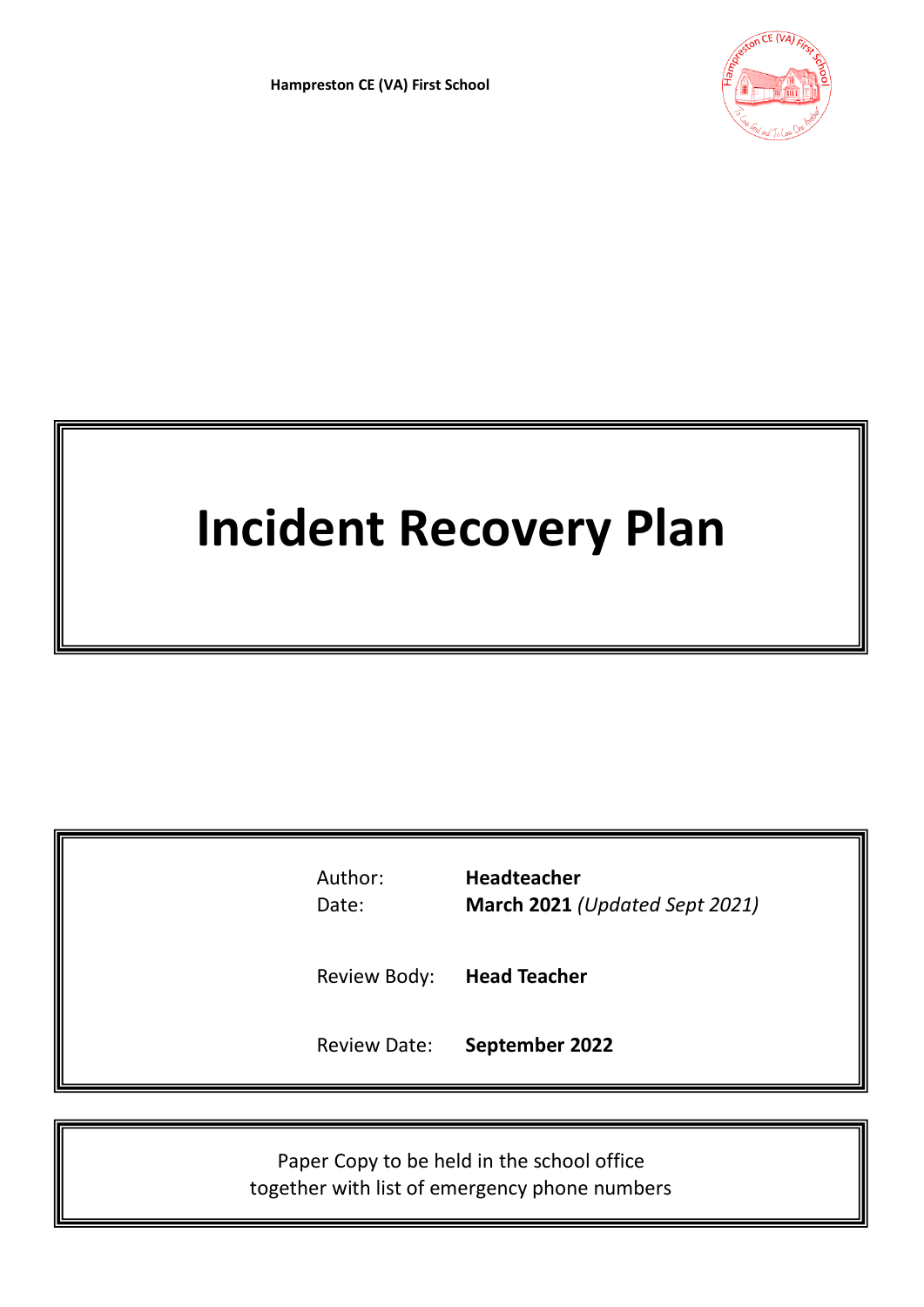## **Critical Incident Plan**

This policy refers to Senior Leaders. This can mean Headteacher or Assistant Headteachers.

## **Rationale**

Critical incidents can happen not only to pupils, teachers, parents but also to school premises which can affect their operational ability. They are difficult to predict. This plan aims to support staff in the event of a critical incident or disaster, which could involve severe damage to a site or injury to staff or pupils. We aim to ensure all staff and those who support the schools are familiar with procedures in the event of a critical incident, on or off site, so that there can be a quick, positive response.

The plan provides a framework for taking the school through the process of:

- Implementing immediate action to ensure the safety of student, staff and visitors, including the evaluation and treatment of casualties, liaison with emergency services, notification to families of individuals injured and the protection of assets.
- Establishing temporary arrangements to ensure that normal school activities are recommenced as soon as possible, which actions will include:
	- o Finding safe, secure teaching environments
	- o Minimising the inconvenience to students, staff and parents
	- $\circ$  Enabling finance and administrative procedures to be resumed with minimal delay
- Undertaking the planning and management of the actions required to establish the mid to long-term return to operational normality e.g. new buildings etc.

#### **Types of Critical Incident**

| Natural disasters | flood, storm, fire                         |
|-------------------|--------------------------------------------|
| Medical           | food poisoning, meningitis, pandemic flu   |
| Major accident    | chemical spillage, transport, explosion    |
| Off-site          | outdoor education, road traffic accident   |
| Human             | terrorism, violence, serious injury, death |

#### **Responses to incidents**

- 1. Evacuation from building / site (e.g. fire on site, bomb threat)
- 2. Lock down (e.g. swarm of bees, intruder in grounds, other danger in grounds)
- 3. Closure of school (e.g. adverse weather, medical issues)
- 4. Accident / injury on-site or off-site
- 5. Pastoral care e.g., death / injury of a member of the school community or their family

In the event of an incident, alternative arrangements for provision may need to be made should part or all of the site be unusable, unsafe or unsuitable. Temporary classrooms may need to be brought in and set up on the playground and/or playing fields, dependent on the scale of the incident.

Where the site is only partially accessible, senior staff may need to consider reviewing timetables and identifying where there may be capacity and what variations can be identified. It may be possible to create further capacity by using the school hall, or hiring local venues to support capacity (for example, Bluebird Social Club, Ferndown Leisure Centre etc.).

The loss of facilities and operations within the Main Building of the school would create the largest disruption to the safety and learning of the staff and pupils.

Loss of information would also create significant disruption to the academic and operational activities of Hampreston First School. The likelihood of this happening is small as information is remotely backed up daily off-site – provisioned by IT support, Trailblaze IT.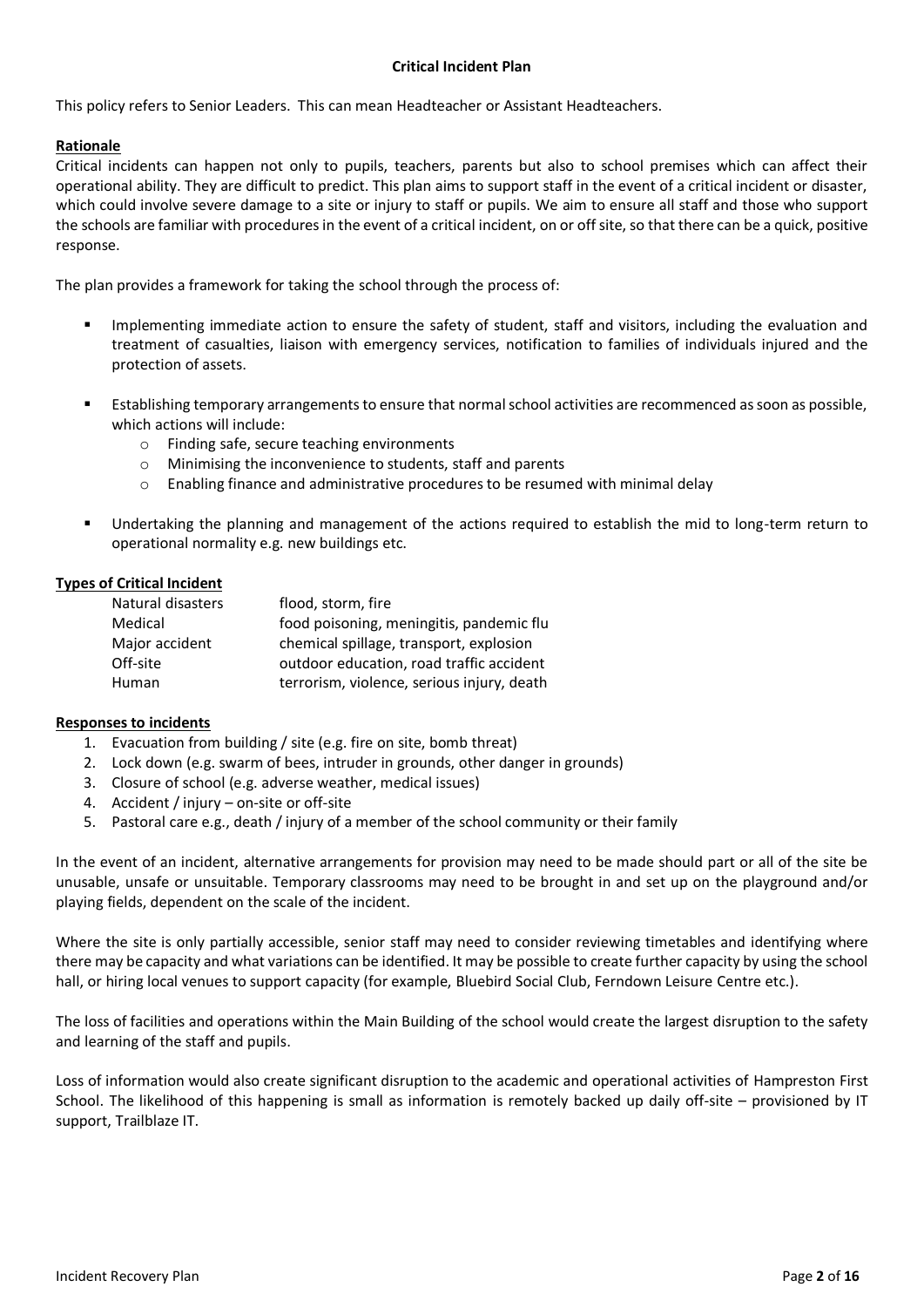## **Key Roles**

Central to the process is the Incident Recovery Team, led by the Incident Recovery Manager, for co-ordinating and managing the school's recovery.

Responsibility will depend who is on site at the time of the incident. Headteacher/Assistant Headteacher should assume a co-ordinator role (Incident Recovery Manager). This role will fall to the SENCO in their absence. If the Headteacher/ Assistant Headteacher/s and SENCO are absent, the next most senior member of staff would take control; support would also move upwards to cover key roles.

## **Headteacher/Assistant Headteacher/s (Incident Recovery Manager - IRM)**

The IRM is responsible for co-ordinating the medium to long term plans to re-establish operations, procedures and premises to at least the standard prior to the incident occurring. They ensure that the Staff, families, Governors and Local Authority, including the Salisbury Diocese Board of Education (SDBE), are kept up to date.

In the event of an incident, the IRM will be responsible for assessing the scale of the incident and deciding whether or not to implement full recovery procedures.

In all situations, the IRM will utilise the skills, forming the "Incident Recovery Team" (IRT) made up of those staff most suited to the recovery. This will most likely be the Assistant Headteacher, SENCO, Admin Officer, IT Support, First Aiders and Site Manager/Caretaker. Other staff may be called to support where appropriate.

## Key Responsibilities

- Communicate with the IRT as appropriate
- Contact the emergency services if this has not already been done
- Set up a team meeting place and communicate when the team will next meet.
- Issue immediate instructions to staff etc. that are required to protect staff, students, visitors, the site and School assets.
- Contact the Dorset Council Comms Team / SDBE to coordinate information going out to the Press and media
- Ensure information coming from the school is co-ordinated. Special consideration must be given to managing any use of mobile communication devices.

#### **Incident Recovery Team**

The IRT will meet, discuss the incident and decide on actions required over the first two/three days. The actions will then be delegated to the relevant team member in line with their delegated responsibilities.

During the first two/three days a considerable amount of activity is likely to take place and therefore the IRT will need to meet and communicate on a regular basis throughout that time. Towards the end of the second/third day, the strategy for the mid to long term should be identified and the frequency of team meetings and the form of communication going forward should be formalised.

#### **After the event**

- IRM to investigate cause (if known. Liaise with emergency services, Health and Safety Officers, interview staff and report to Governance.
- Counselling and support for staff as appropriate
- To report the incident to Health and Safety Executive
- Risk assess for future possibility of event reoccurring and analysing the School's response to ensure "lessons learned" are incorporated into future procedure and policy.

*See appendix organisational chart Critical Incident School Contacts*

#### **Senior Leaders (ideally with the IRM)**

- to liaise with other agencies, Dorset Council, SDBE and off-site staff etc;
- to make decision to close school (in liaison with Governance (Chair of Governors in the first instance));
- to prepare initial press statement. Use Dorset Council Comms and/or SDBE to manage all information going public.
- to arrange appropriate support for staff, pupils and parents (including follow up assembly);
- to begin to gather information regarding the incident
- to co-ordinate arrangements, including suitable waiting areas, in the case of off-site incidents
- to ensure excellent communication with all concerned especially parents (including information letters).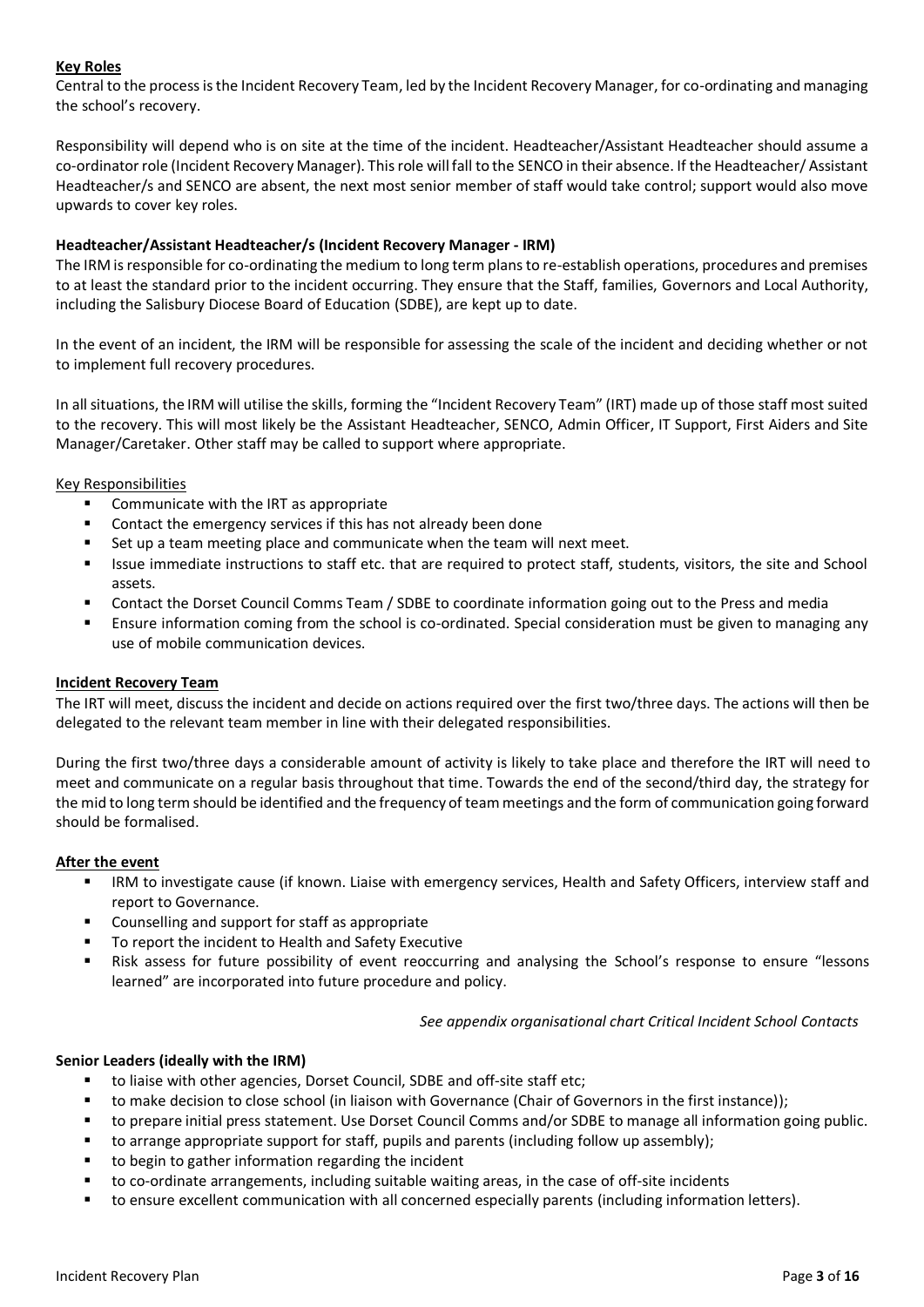## **Assistant Headteacher/Senior Staff/Class Teacher/Teaching Assistants**

to manage pupils in a way that maintains their safety and well being

## **Admin Staff Role (or member of support staff or governor)**

- to staff the phone;
- deflect media with prepared statement: '*At present we are dealing with the incident, a press release will be issued as soon as possible, thank you for keeping the lines clear in these vital early stages.*'
- to publish and distribute information letters, prepare any emergency signage
- to add emergency notice and press release to web site;
- to monitor/relieve/support other key staff as appropriate:
- to keep internal communications updated:
- **to keep a timed log of actions.** (May be delegated to Senior Staff)

#### **First Aider Role**

- to check for shock/stress levels
- to administer first aid

#### **Caretaker Role (or a member of SLT/senior teacher as needed)**

- to be first contact at main entrance gate;
- to control traffic movements:
- to turn away unauthorised visitors and press;
- to direct emergency service officers to main entrance;
- to help the Senior Leaders and headteacher with any other duties required.
- liaise with any contractors that are due to visit such as cleaning contractor (if required or needed)

## **LA support for critical incidents**

The IRM will liaise with the LA/SDBE to assist the School in by providing the best possible support for pupils, parents and teaching staff in their hour of need.

## **Tragic occurrences**

At times there are very sad events that touch a school's life such as the death of a pupil or member of staff. Responses will vary depending on the circumstances (i.e. sudden tragic accident or as the result of a long illness).

- In all cases the wishes of the family are paramount
- Take advice from the Incident Recovery Team and/or Dorset Council Comms / SDBE who have dealt with similar issues
- Consider when / how news will be shared. Always take advice from Dorset Council Comms / SDBE.
- Consider how staff can be given time to come to terms with the news  $-$  i.e. not having to return to class
- Consider how to inform families without sensationalising the event
- Tell families what they can do as a mark of respect e.g., Book of Remembrance. They will want to do something but avoid a "shrine". Have a clearly defined period for this.
- Consider school's involvement in funeral or memorial service
- Be VERY WARY of the press
- Consider how to support staff so that they feel able to answer the questions that children may have

#### **Post-incident considerations**

After the incident there will be an ongoing need for support and the school can implement systems of support that can be accessed via external agencies. De-briefings need to be carried out extremely sensitively and counselling may be appropriate.

Normal routines should be maintained if possible, but appropriate time to share feelings, remember people involved, celebrate their lives should be put in place. This must be done in partnership with the families, staff and children that are personally affected. Children should be given time to share any worries (possibly over a sustained period where children are very young or personally involved). One-to-one emotional support may be appropriate for children deeply affected.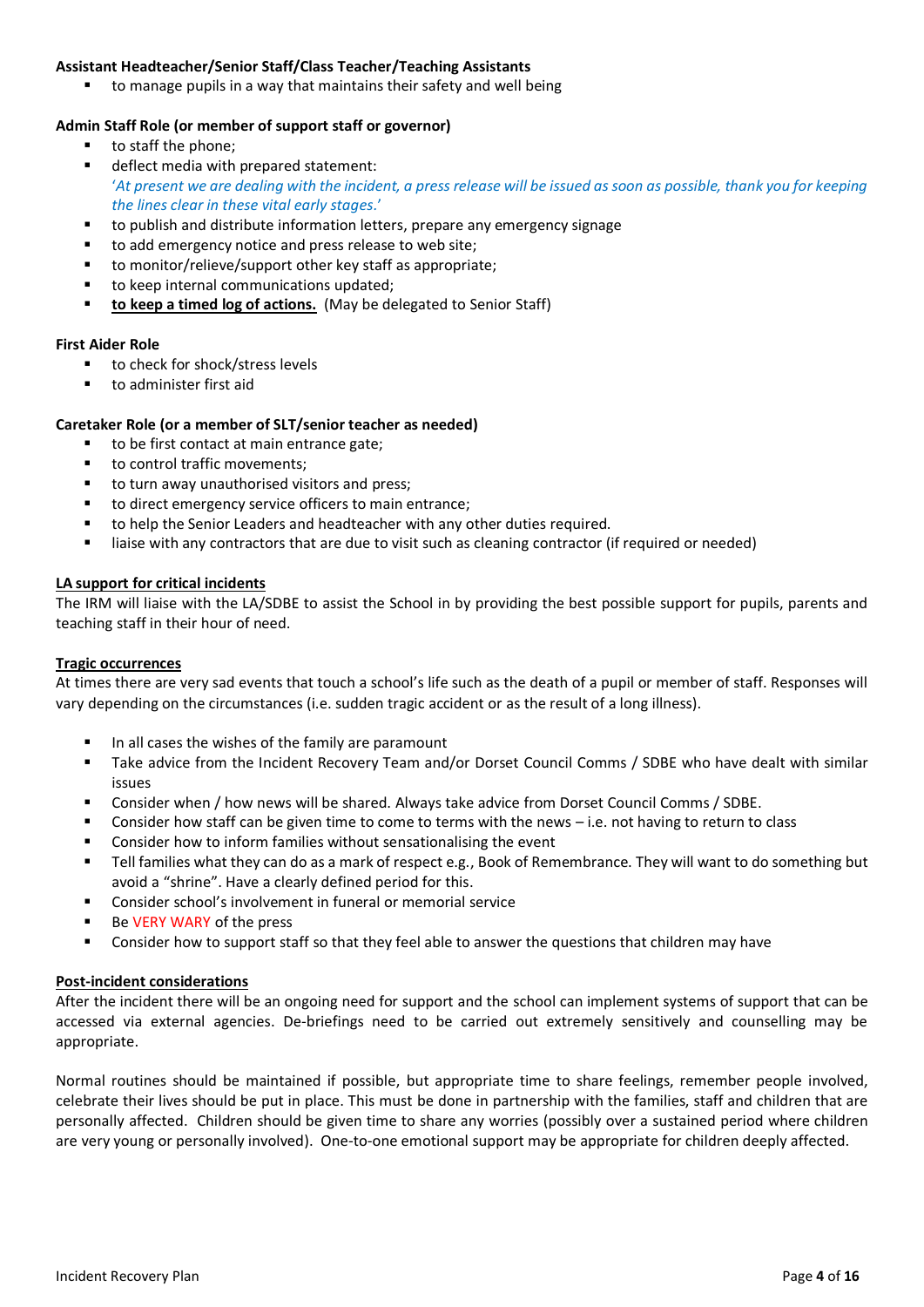## **Press releases**

Unless the IRM is experienced and qualified in media relations, all communication with the Press should go through Dorset Council Comms / SDBE. They will provide advice and guidance on information sharing and liaise with the media on the school's behalf, enabling the school to focus on managing the incident effectively and sensitively.

If asked by Dorset Council Comms / SDBE to prepare a release, the exemplar below is helpful but should always be checked by Dorset Council Comms / SDBE before publishing.

Today we were greatly saddened by …… this involved …… (a member of staff - several children etc [No names]). He/they suffered ……… (a heart attack - were involved in a traffic accident - serious incident - playground incident).

At this initial stage our immediate response must be the care and support of ……… (the child[ren]'s – staff members  $-$  family [ies] – and the school community). There will be, of course, a full investigation into what happened and the reasons why it happened. We will report back at a later time, however, at present we need to try to come to terms with these shocking events, support each other and attempt to make sense of this tragedy/disaster.

I would like to thank all those who have given our school their generous help, care and emergency aid. This has been the only brightness in a ..(very difficult - truly dreadful day). We offer our sympathies to the family[ies] and friends of all those affected by this terrible incident.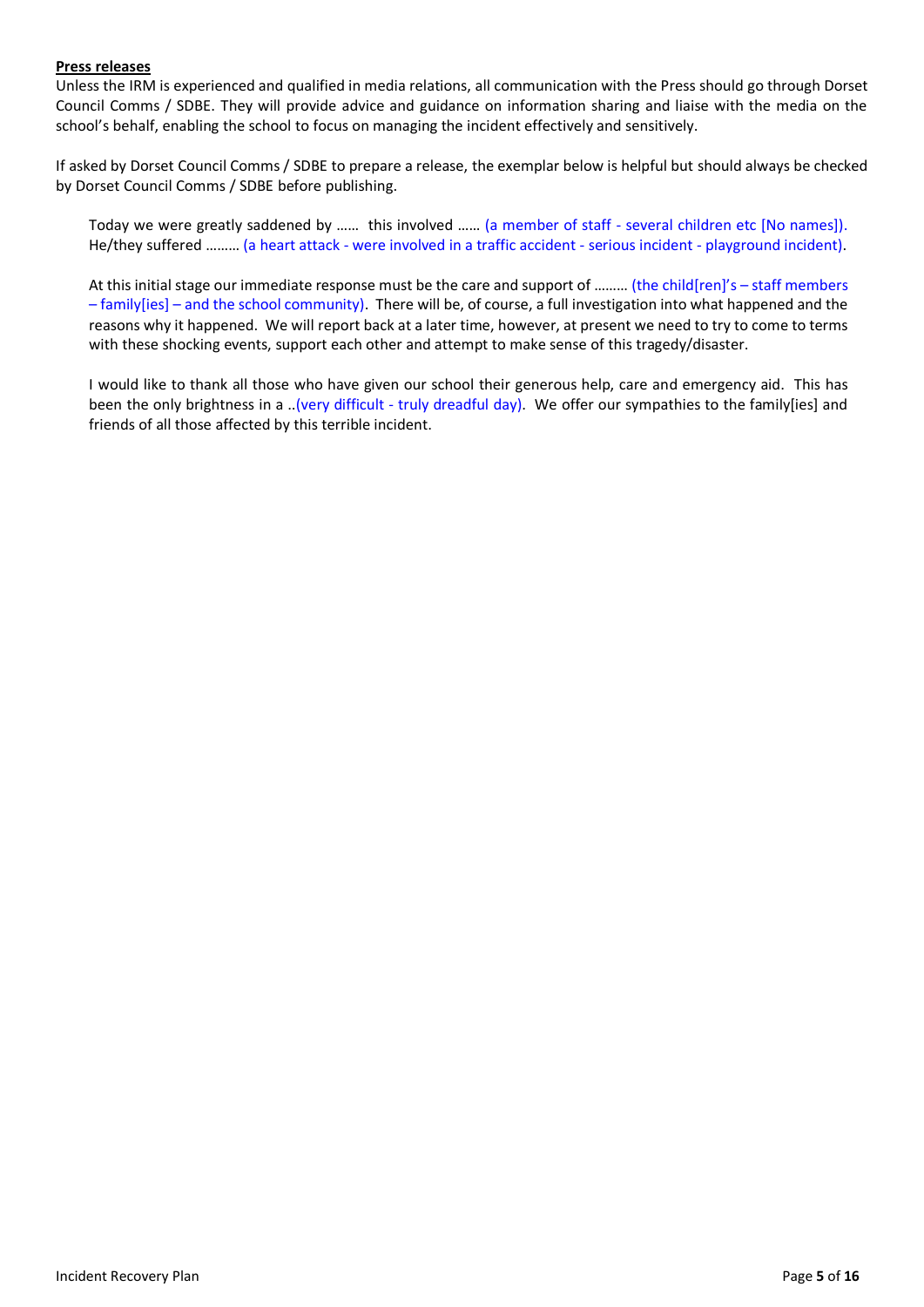## *EVACUATION PROCEDURE*

## **On discovering a fire or other reason for evacuation**

- Fire alarms will be sounded using the nearest safely accessible sounder
- **Do not stop to fight a fire.**
- The site lead or office staff should call the fire brigade and liaise with police and other services as appropriate.

## **To evacuate the building – as per school procedures**

Office staff take out:

- Registers Printed daily from SIMS
- Signing in sheets / Visitor Book
- Mobile phones
- **Emergency Bag**

#### *Emergency Bag Contents:*

- o *Incident Checklist and telephone numbers*
- o *Incident Recovery Plan*
- o *Key phone numbers (including Caretaker, Chair of Governors, Dorset Council/SDBE)*
- o *First aid kit*
- o *Map of the school (inc. COSHH overview + asbestos map)*
- o *Locations of Gas, Water & Electricity mains (And where keys are located)*
- o *Plan showing where gas pipework runs and main electricity cables run either along side the school or within the site.*
- o *Details and locations of any stored flammable materials (including petrol, paint and cleaning products)*
- o *Plan of all fire hydrants around the school site for the Fire service*
- o *Keys to Back Gate and/or Church*

#### **At gathering point**

- Class teachers  $-$  check class registers,
- Office staff check visitors and helpers sign in sheets.
- Inform emergency services of discrepancies immediately.
- Decision taken to move to second site (All Saints' Church) or holding in Drop-Off Zone if/as necessary

## **After evacuation from building** (if emergency services deem it is unsafe to return to building)

- Headteacher (Senior Leaders confirm with HT and/or Governors in their absence) that evacuation is needed and staff begin to walk children to other site.
- **BEFORE CONTACT IS MADE WITH PARENTS** Senior Leaders/admin confirm **EXACT** pick up point and time
- Office staff alert parents via website and email to access electronic means of communication or contact details
- Leaving site: Senior staff/ class teachers to manage children safely to Off-Site Evacuation Point (Use All Saints' Church ONLY if accessible and weather is inclement. Initial Off-Site Evacuation to the Drop-Off Zone. Gates must be closed to ensure safety of children). Caretaker or other staff member to direct traffic if necessary.
- Second register at Off-Site Evacuation Point
- Release of children senior staff / class teachers to ensure release of children to agreed adults and that they are ticked off on the register
- Senior Leaders to stay on site to liaise with governors, Dorset Council, SDBE, other agencies, uninformed parents and manage press.

## **After the incident**

- Senior Leaders to ensure that all staff are aware of when school will reopen (staff contact sheet).
- Senior Leaders to decide most appropriate way to inform parents of reopening (depends on time scale)
- **EXECTE Senior Leaders and Governors to undertake an investigation into the incident**
- Identify any future actions that arise as a result of investigations

## **Things to remember**

- Consider which children are most vulnerable (e.g. age, clothing some may be in PE kit etc.)
- No comments to be made to press other than by Headteacher, Senior Leaders or Governor representative (as delegated by the IRM).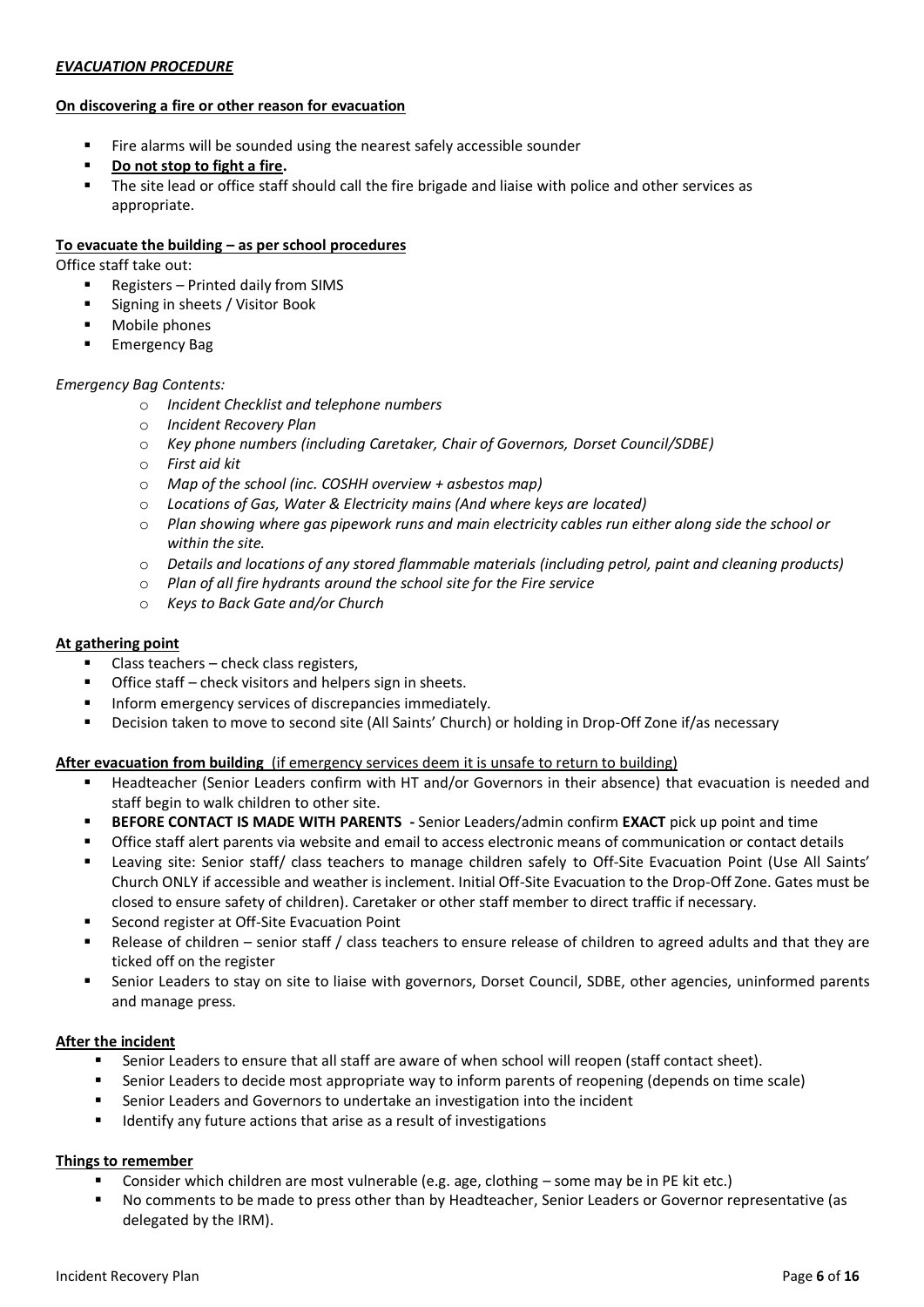# *LOCK DOWN*

A danger outside the school building may mean that the children should be kept safely inside e.g. swarm of bees, armed intruder, abduction threat, chemical spillage outside

## **On identifying the need to have the children safely inside the building**

- The school fire bell will sounded in a repeated 'pulsing' alert
- Staff on breaks must return to the classroom immediately
- Headteacher /Senior Leaders / office staff to prepare brief memo/send a staff member around the school to communicate the nature of the incident. This may be carried out by handheld radio.
- Senior Leaders / office staff to make appropriate contacts (DC and/or emergency services) and to monitor the situation

## **If children are outside**

- A whistle should be blown, or hand bell used, so that children stand still (Fire bell may also be used to disengage Mag-Lock fire doors.)
- As quickly as possible children should be signalled to walk inside
- All staff ensure that EXTERNAL doors are closed. Headteacher / office staff to ensure main egress doors closed.
- The class teacher should count the children and alert the Senior Leaders if a child is missing (via radio) and then close classroom doors
- Children should be seated in an area of the classroom away from windows and kept calm while awaiting further instruction

## **If children are inside**

- Close all classroom doors / large windows
- Gather children on the carpet away from windows and await instruction
- Headteacher/office staff check and close all external doors

## **Continuing activities**

• In many instances (e.g. swarm of bees) children will be able to continue with planned activities so that a calm and purposeful atmosphere is maintained

## **Following the Incident**

- Responses must take into account the outcome of the incident
- Carry out follow up activities to provide reassurance
- Headteacher / Senior Leaders to investigate any breaches of security
- Senior Leaders to give feedback to Headteacher and governors
- Headteacher / Senior Leaders to provide further detail (if appropriate) and be on hand to deal with queries from families
- Ensure support is available for anyone traumatised by the incident

## **Things to consider**

- What is the danger to children and where is it greatest?
- Which areas of school should children be in (e.g. do they need to be away from windows)?
- Should windows be closed?
- Will children be safest as one group or should they be in separate rooms, i.e. if evacuating from playground, should children move to the hall?
- Is a letter to parents necessary in order to inform them of the incident.
- *STAFF SHOULD GIVE NO COMMENTS TO THE PRESS – REFER TO SENIOR LEADERS– SAYING PRESS RELEASE WILL BE ISSUED SHORTLY.*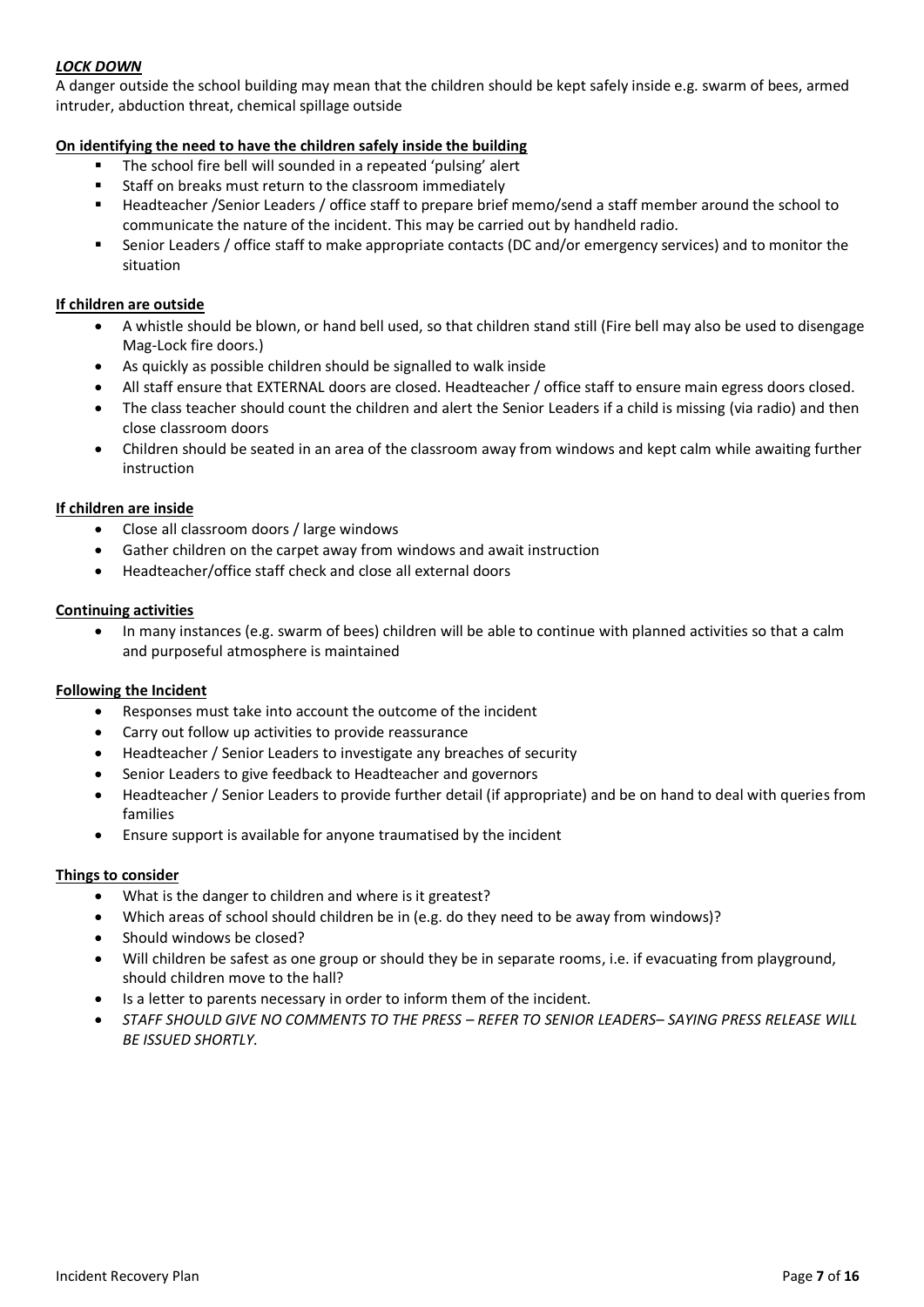## *SERIOUS ACCIDENT / INJURY*

## **On site**

- Use the Radio or shout 'HELP' to summon help
- **Do not** leave the injured person unattended
- Ensure that children are moved away from the injured person
- School First Aider to give emergency first aid if possible and necessary
- **School admin** to contact emergency services, giving address of school, nature of injury and awaiting instructions
- **Headteacher / Senior Leaders** to contact parent/next of kin, Chair of Governors; (all above to take place concurrently if possible).

## **Off site**

This information is a summary of what is included in the school EVC procedures. The EVC ensures that all school trips have in place the expected Risk Assessments and Emergency Procedures. The EVC procedures should be consulted when an incident occurs on an educational visit.

- **Do not** leave the injured person unattended
- Ensure that children are moved away from the injured person,
- First Aid to be administered if possible
- Contacts
	- o Emergency services (if appropriate)
	- o TA to contact school
	- o School will contact parent / next of kin
- If the injured person needs to await collection, at least two people (one of whom is a staff member) should wait with them.
- Class teacher ensure that other adults are deployed so that the remainder of the class are safely supervised
- Class teacher to note cause of accident / time
- Class teacher to take decision whether the visit should be curtailed (in liaison with school)
- Support staff to ensure that pastoral needs of children / adults are taken into account

#### **Following the incident**

- Class teacher to liaise with Headteacher / Senior Leaders and the Educational Visits Co-ordinator, to complete accident form.
- Headteacher/Senior Leaders to report to Health and Safety Executive if a reportable accident
- Headteacher/Senior Leaders to inform Governors with responsibility for Health and Safety
- Determine the cause of the accident and identify any steps that should be taken to prevent recurrence
- Governors to monitor
- Support to be put in place for anyone traumatised by the incident

#### **Things to consider**

- Are other children / adults safe from risk? Does any further action need to be taken?
- Exactly where will emergency services or parents need to come?
- Would it be desirable / feasible to curtail the visit?
- How will the incident impact on future activities?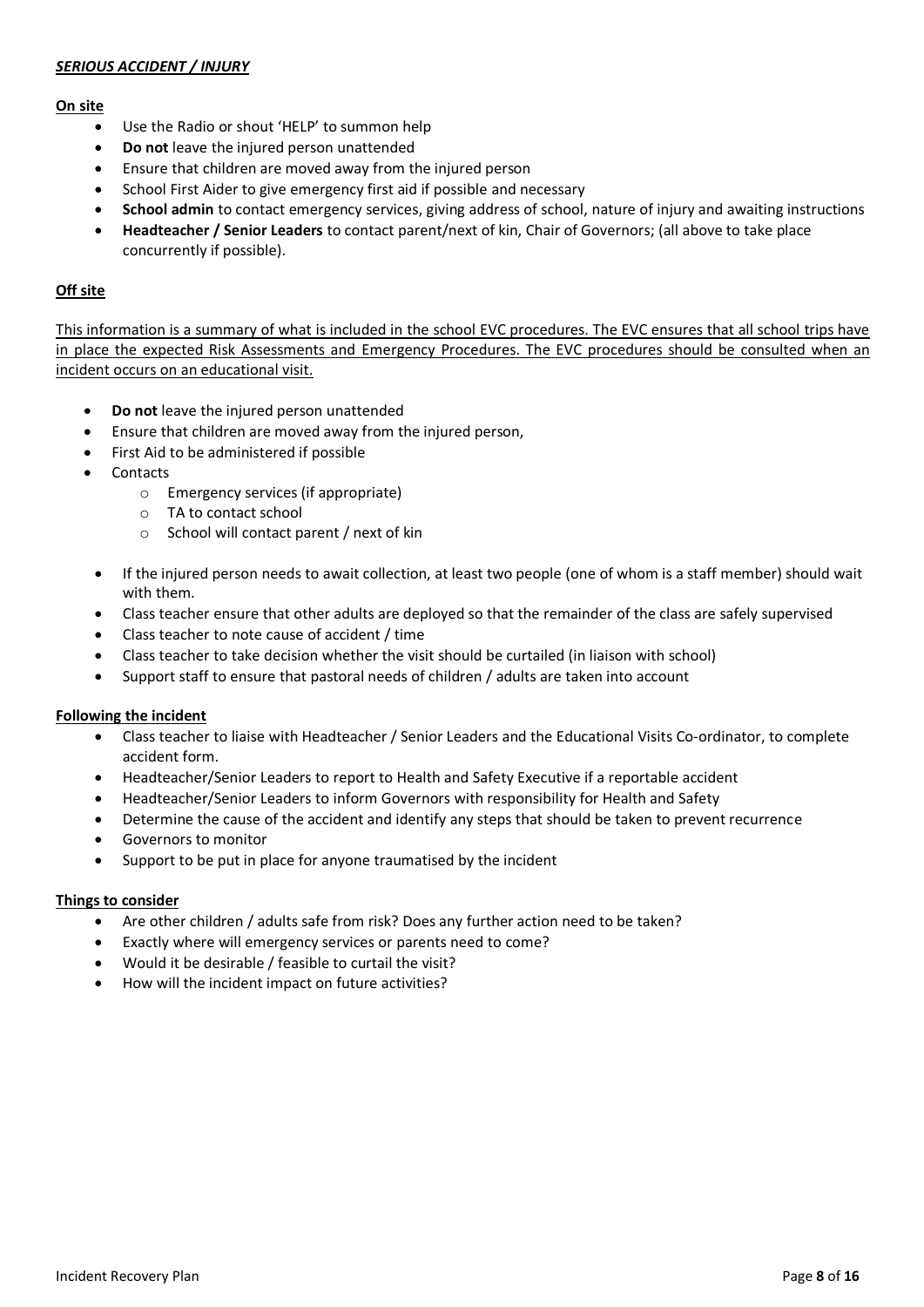## *MEDICAL*

The Health Protection Agency offers advice regarding specific medical conditions. Guidance is also available from Teachernet regarding medical alerts (e.g. pandemic flu).

The school complies with medical guidance issued by the Government in May 2014.

#### **Preventing spread of disease**

- Headteacher / Senior Leaders to send relevant information to parents / staff.
- All staff should be updated on the most recent guidance
- Teaching and support staff to model hand washing and to ensure high standards of personal hygiene are met
- Caretaker / Office manager to liaise with cleaning company to ensure high standards of cleaning
- Headteacher / Senior Leaders to take advice from LA/HPA or PHE re: additional measures

#### **Child presents with symptoms in school**

- Isolate the child (with sensitivity),
- Be scrupulous with regard to personal hygiene
- First Aider to phone the Health Protection Agency who will give immediate advice. There will be a clear protocol for determining course of action
- Headteacher / Senior Leaders to contact the parents / carers
- Headteacher / Senior Leaders acts upon advice from HPA e.g. re: school closure
- Headteacher / Senior Leaders to contact the Governing body (and if appropriate, the LA) who will implement the contingency plan

## **Child is ill but not in school**

- Parents should be advised to contact GP by phone
- The GP will contact the Health Protection Agency (HPA) or Public Health England Team
- The HPA will contact the school to give advice e.g. re: school closure
- The Senior Leaders must contact the Local Authority
- It may be necessary to close the school in which case guidelines for school closure should be followed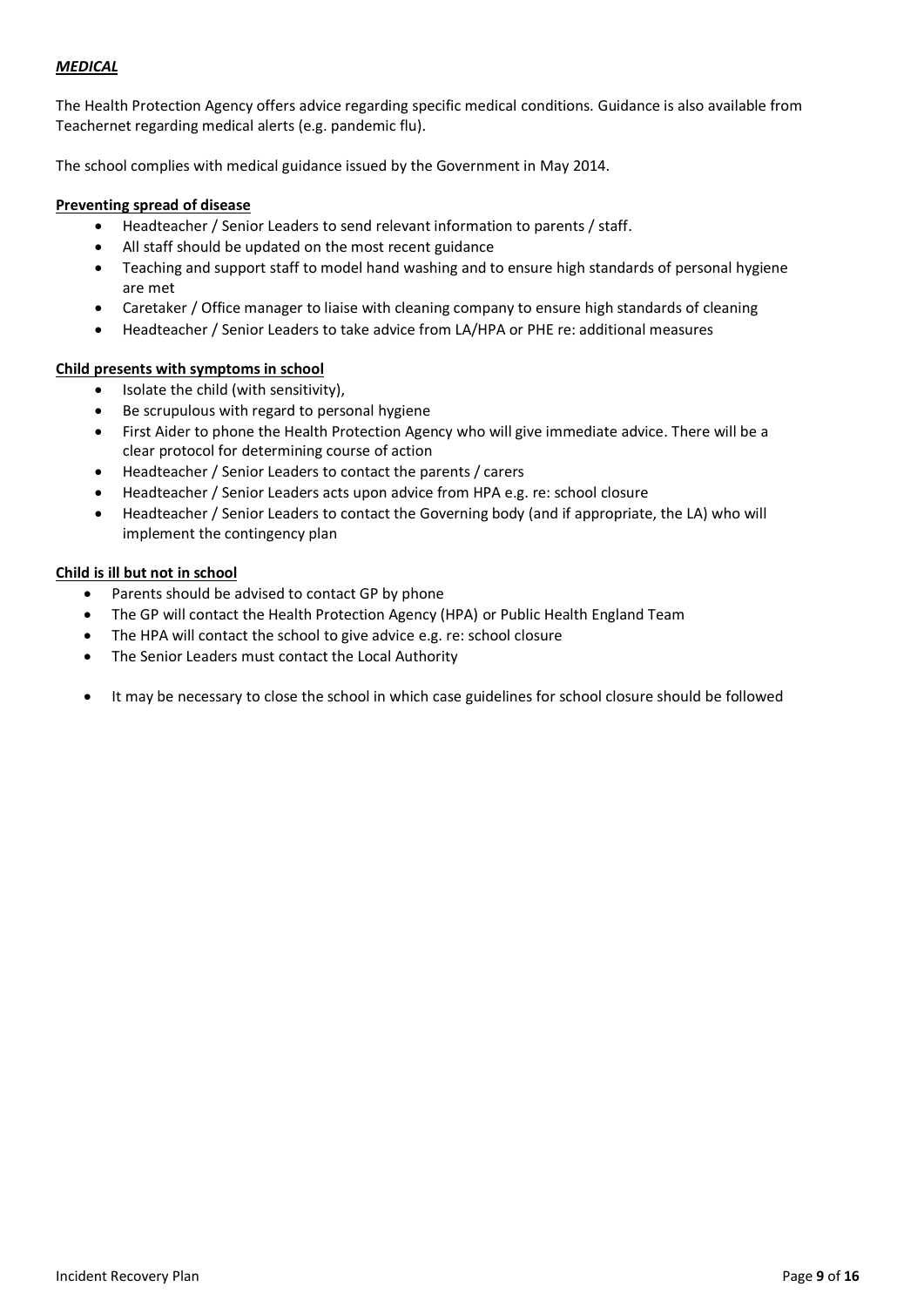## *HACKING, VIRUS OR MALWARE*

#### **In the event of an attack:**

#### **1) Containment:**

Identify what hardware or servers are affected and take steps to contain the attack – this is time critical and earlier containment will result in less potential damage. This may include:

- Removing a piece of hardware from the network or shutting it down
- Shutting off servers completely or removing from the network
- Powering off network switches
- Blocking access to critical services

Responsibility for containment:

- All staff should be aware that if they spot anything unusual on their hardware, they are to shut down immediately
- The ICT Systems Manager (TrailblazeIT) or Headteacher are responsible for shutting off servers, switches or blocking access to critical services

## **2) Eradication:**

Use tools to remove the malware and prevent further infection. This may include:

• Using anti-virus software, malware tools, etc.

#### **3) Recovery:**

Bring any affected hardware back online. This may include:

- Reconnecting hardware to the network
- Reinstalling compromised systems
- Rebuilding systems from backups
- Using backups to restore documents

#### **4) Report:**

Identify how the attack occurred and possible steps that may have prevented it. Identify changes to security policy, software configurations, prevention controls or user knowledge and implement.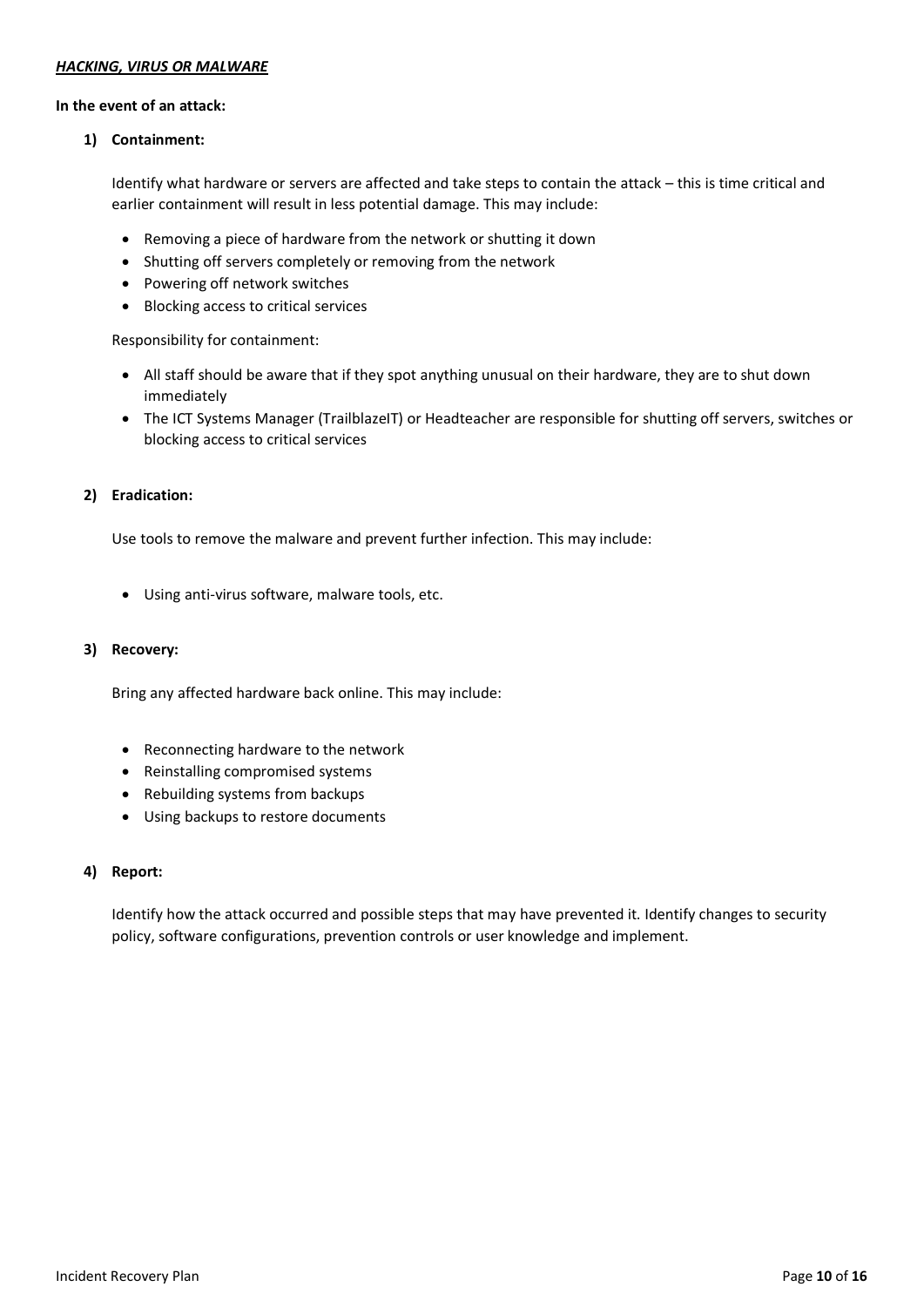## *SCHOOL CLOSURE*

It may be necessary to close the school e.g. to prevent spread of infection, due to adverse weather conditions or damage to the school premises.

In some incidences the school may be required to follow advice from the Government regarding closure (see DfE guidance).

## **Requirement to close school when children are in school**

- Headteacher to notify Chair of Governors and if appropriate, the Local Authority.
- Headteacher to contact appropriate agency to make public announcement (NOT in case of pandemic)
- Admin staff to inform parents using contact information
- Children to be collected from class and signed out on a class list
- Child's name to be written on board as they leave. Member of admin team to visit each class in turn and update list of collected children so that contacts are not duplicated. Rub names off the board on each visit to improve speed.
- As children leave SLT to combine groups of children and send home staff as soon as possible
- Headteacher and Senior Leaders to remain in school until all children and staff have left the premises.

## **Requirement to close school when children are NOT in school**

- Headteacher to act upon advice or information external agencies (e.g. from Health Authority or Weather Forecasts) and liaison with Chair of Governors to make the decision whether to close the school
- Headteacher to contact senior staff (see staff contact plan) so that dissemination of information begins
- Headteacher contacts the appropriate agencies and updates the school's information site (e.g. LA website, local radio stations as per Dorset School Closure procedure).
- Headteacher / Senior Leader or Admin staff arranges for updates of the website and sends message via email, MarvellousMe etc.
- Headteacher to be available at gates to explain situation to any families that arrive

#### **Following the Incident**

- Review the situation with regard to re-opening the school, including advice from appropriate sources
- Consider steps to take to ensure site is safe (e.g. in adverse weather)
- Identify who will take action to ensure safety of site

#### **Things to consider**

- What will inform the decision regarding re-opening the school? The IRT will meet to discuss options. Keeping school routines going as much as possible should be the priority where ever it can be done safely.
- If the school is to be closed for a considerable period then home learning opportunities should be made available (via Seesaw, MS Teams, email or web site)

#### **Other considerations**

#### **Media Liaison**

With the support and advice of Dorset Council Comms, a press release or press conference should be arranged. The press may immediately swamp the school for details and an organised response should save time. Designating and individual to liaise with Dorset Council Comms and the Press will free the rest of the team to deal with incident recovery issues.

In the event of a major disaster, it is recommended that a meeting area for the press is identified and allocated and the provision of some basic refreshment is arranged (if possible and practicable).

#### **Leadership Liaison**

Plans for temporary facilities, major curriculum interruption (Remote Learning) and continuation of funding will be important aspects of the incident recovery. Initial detail will be short and basic contact only should suffice.

#### **Staff Liaison**

A cascade of contact should be arranged. Staff contact data should be kept off site. Staff not involved in the incident recovery should stay at home. Counselling may be required if the incident is traumatic.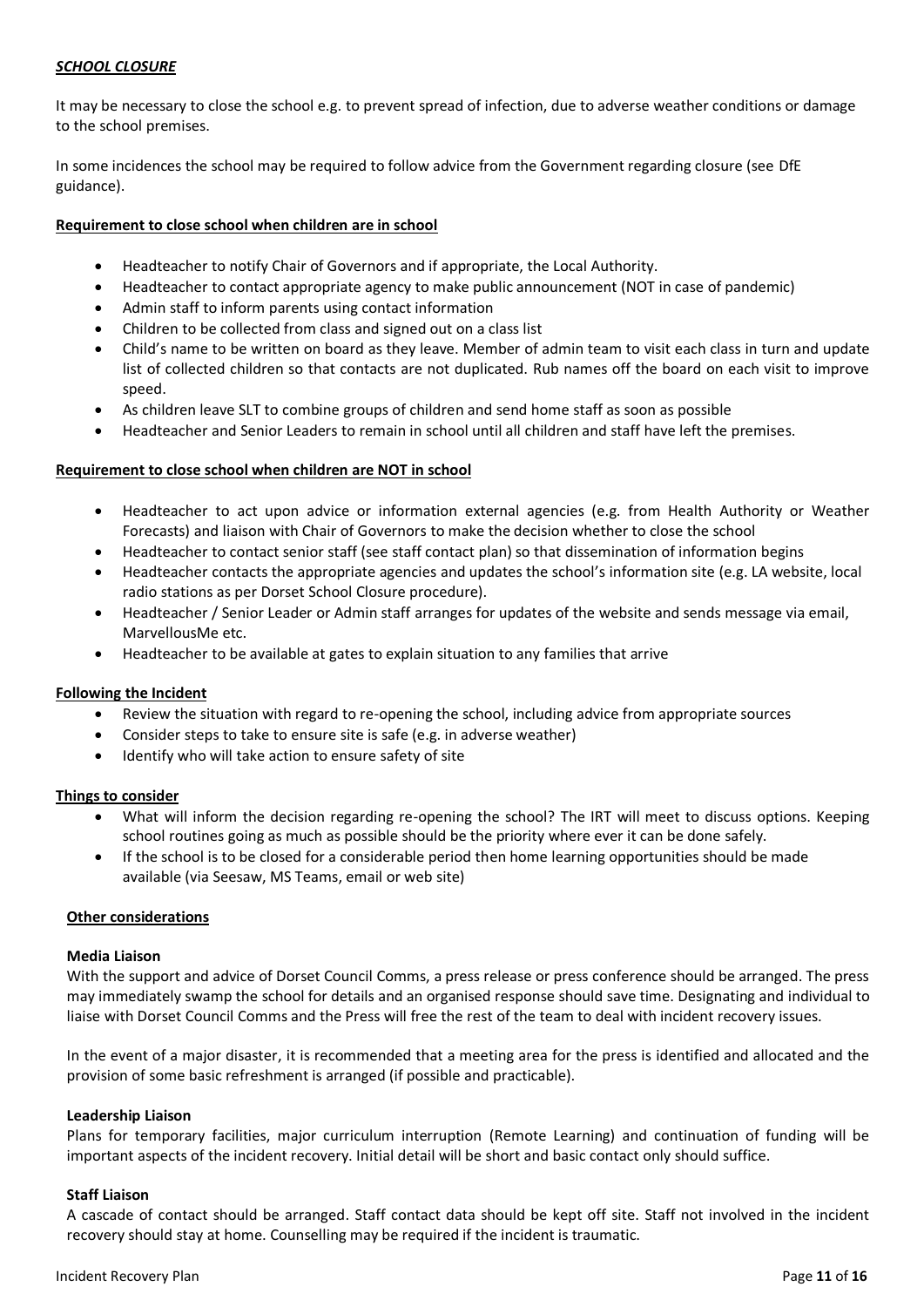## **Pupil/Parent Liaison**

As per staff liaison, parents should be kept fully appraised of development to avoid mass queries hampering the process.

#### **ICT Systems Recovery**

Replacement hardware (the minimum required operationally) should be sourced (most likely borrowed from the LA / another school) and back-up software/data reinstated at the earliest opportunity. The IRM and team will need access to information and IT systems to support communication. IT systems are available remotely and should be available even if catastrophic damage to on-site infrastructure is caused.

#### **Premises and Equipment Resources**

Early measures should include damage mitigation, equipment salvage and protection and isolation of the damaged area for safety purposes. Temporary telephone facilities and power are a priority, as is a location for the disaster team to meet.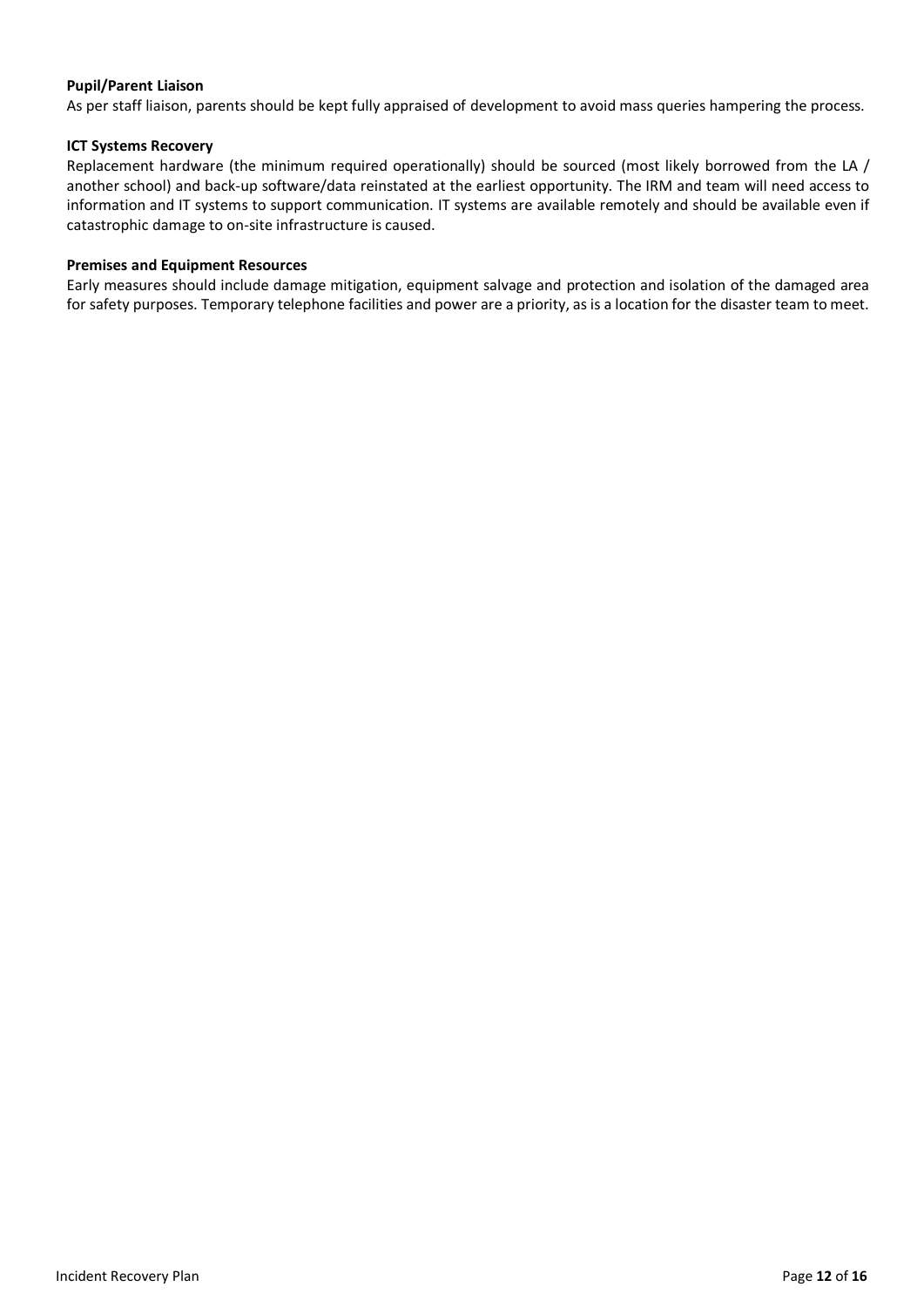- *1. Call Emergency Services*
	- *Where are you calling from?*
	- *What has happened?*
	- *Any casualties?*
	- *Access to the premises for emergency services? Is someone out there to meet them?*
- *2. Evacuation or Lock Down procedures instigated?*
- *3. First Aid to any casualties? Update the Emergency Services.*
- *4. Communication to Parents – delegate responsibility for informing parents. Team to establish what is communicated. Manage access to mobile devices for students.*
- *5. Communication to the public – delegate responsibility for contacting Dorset Council Comms*
- *6. Remove pupils from site as per evacuation procedure*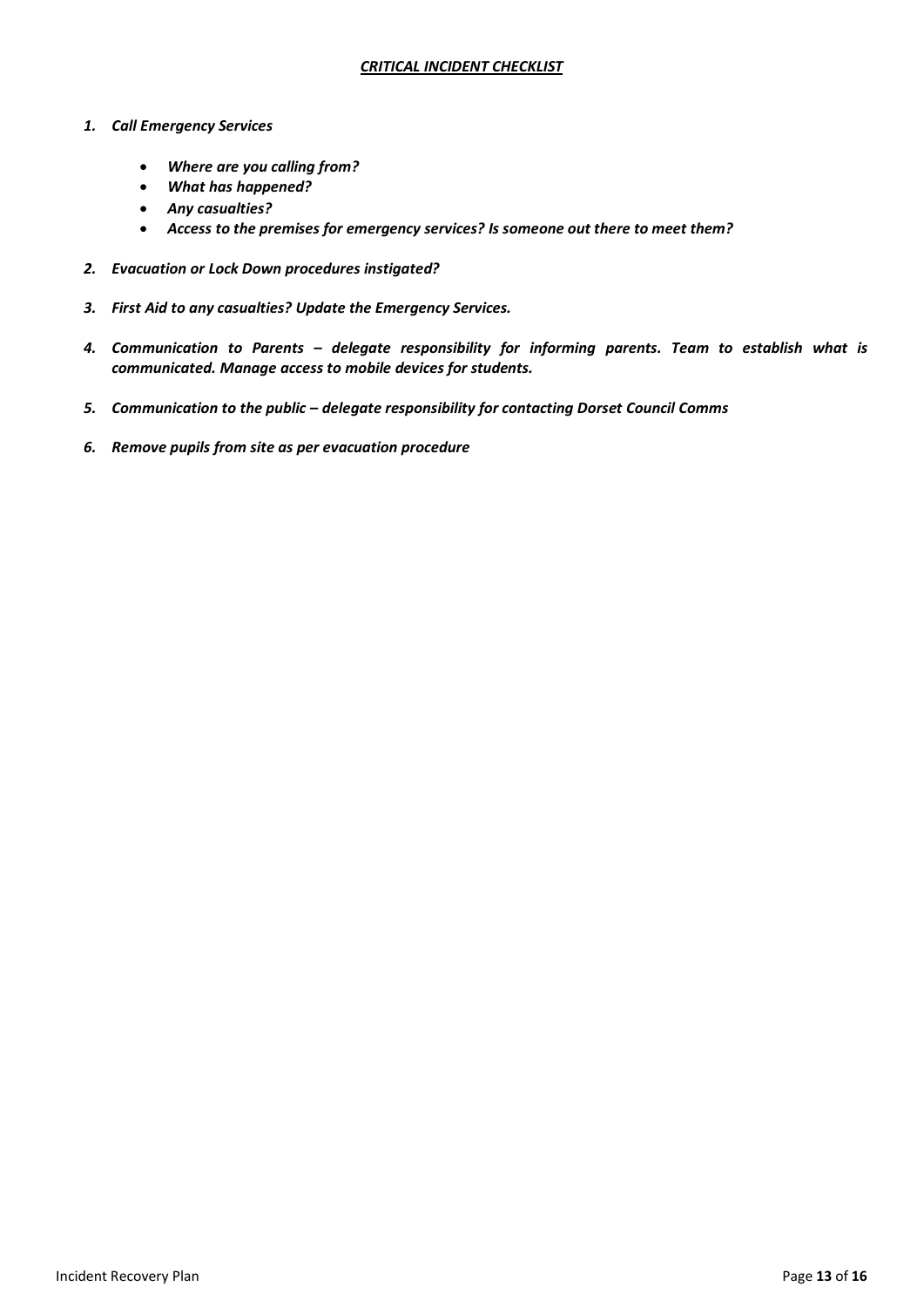*STAFF CONTACT CASCADE*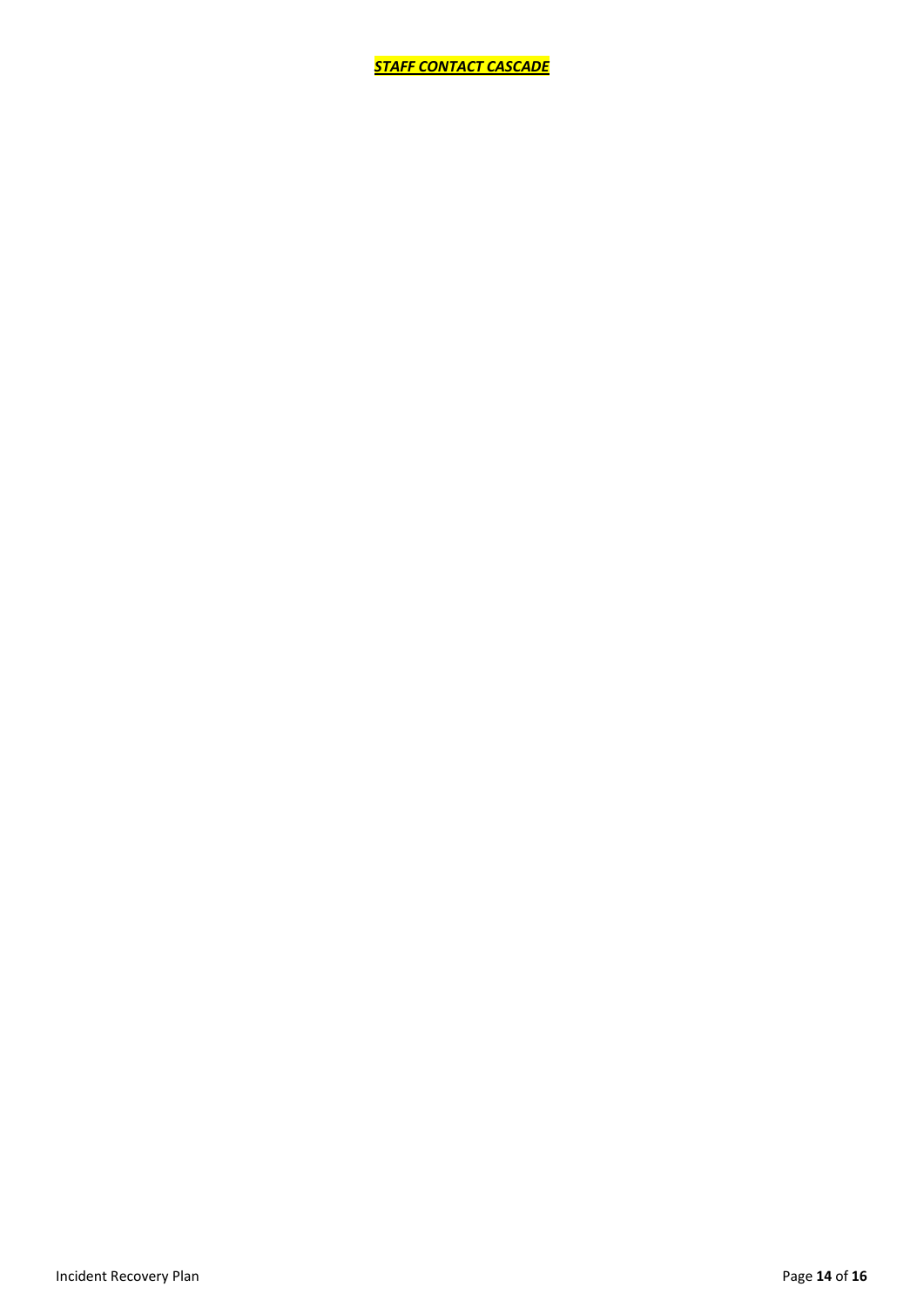#### *Critical Incident Contacts – Live version in Office/Class Packs*

## *EMERGENCY SERVICES – 999*

# *Dorset Council 01305 225646 (Philippa Woodward/Karen Parnell Locality Leads)*

**Headteacher: Tim Williams** 

*Site Manager: Ian Lubbock – 07980 300452*

*Governors:*

*Chair of Governors: Will Pyke -Vice Chair/s: Ruth Cuthbert –* 

*Bernice Fookes – 07### ######*



## *Local Schools:*

*Ferndown First School Ferndown Middle School Ferndown Upper School Parley First School St Michael's Middle School*

*Website: www.hamprestonfirstschool.com*

#### *Email:*

*Admin Officer – office@hampreston.dorset.sch.uk*

*Dorset Council transportation (to arrange coaches):*

*Counselling Services:* Sought as necessary

# *Public Health England – Acute Response Centre*

*0300 303 8162 – Option 1*